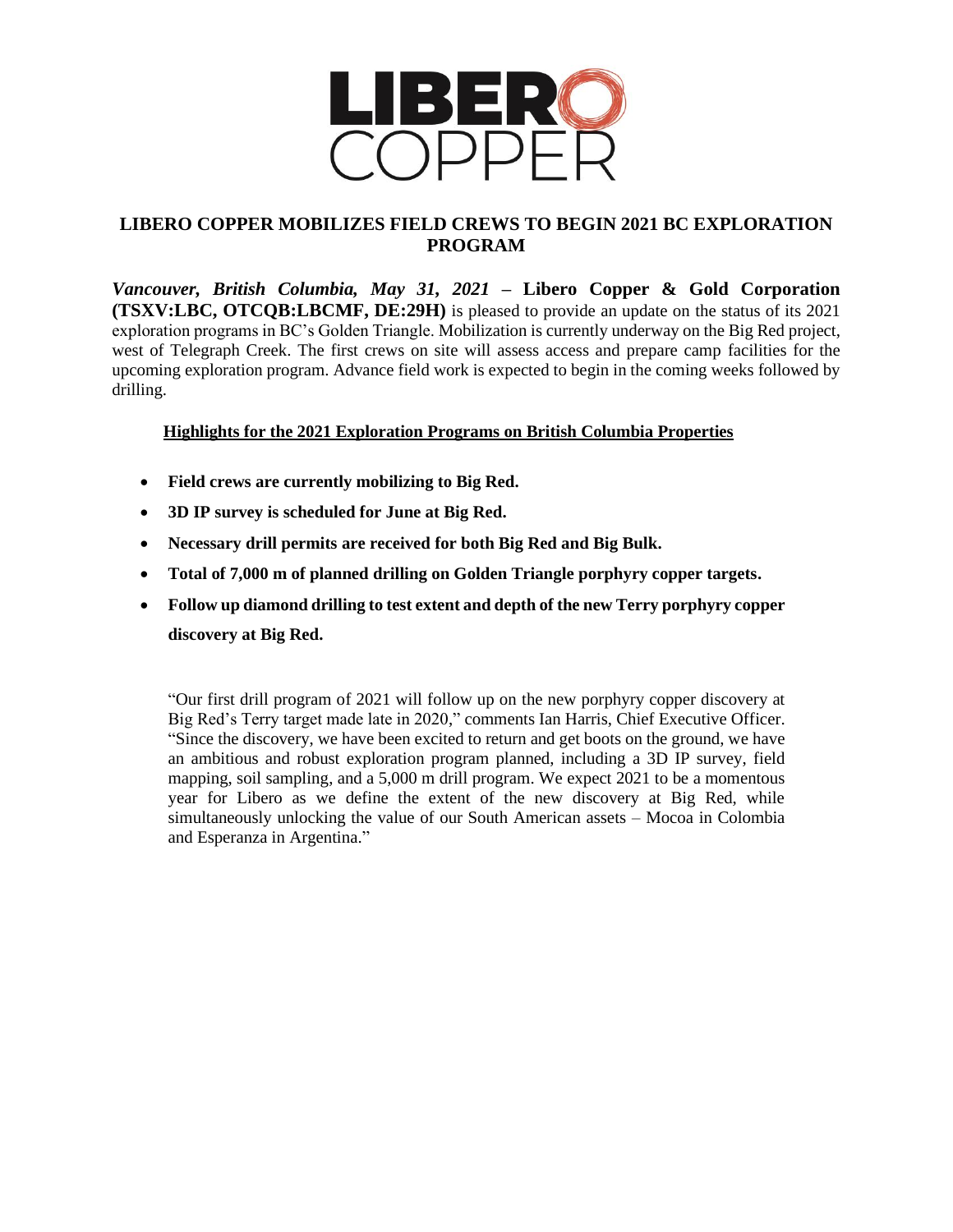#### *About the Big Red Property*

Big Red is a 26,000-hectare district scale land package with both gold and copper targets, road access, and an airstrip. Big Red is located 45 kilometres southwest of Telegraph Creek along the Barrington Road, 70 kilometres north of Galore Creek, and 120 kilometres west of Red Chris in the Golden Triangle, of northwestern British Columbia, Canada. The Golden Triangle is a geological province of prodigious gold and copper mineralization and host to some of Canada's most famous mines (Premier, Red Chris, Snip, Brucejack, Eskay Creek) and porphyry copper deposits (Galore Creek, KSM, Saddle).

At Big Red, the Terry porphyry copper target is peripheral to a distinct large magnetic-high feature over the Limpoke Pluton that coincides with a radiometric potassium anomaly, magnetic low, conductivity high, copper, gold, silver and molybdenum anomalies and a mapped Jurassic aged porphyry intrusion. The discovery hole drilled in Terry in October 2020 returned 120 metres of 0.41% copper equivalent\* from surface to end of hole including 73 metres of 0.49% copper equivalent\* from surface. The discovery is located just 8 km from road access. Mineralization is associated with a porphyritic dyke swarm hosted in intermediate volcanic rocks. Chalcopyrite mineralization occurs as fine disseminations within the porphyritic dykes and volcanic host rocks, with higher concentrations along the margins. Malachite mineralization is present locally along fractures surfaces.

Big Red is drill permitted and ready with a 3D IP survey planned for June and a 5,000 metre drill program planned for July 2021.

#### *About the Big Bulk Property*

Big Bulk is located 50 km southeast of Stewart, BC in the Golden Triangle. Big Bulk is a multiphase late Triassic intrusion hosted in Hazelton and Stuhini volcanics and sediments analogous to Galore Creek and KSM. The project was initially explored by Teck and Canadian Empire from 2001 to 2003. Drilling in 2003 intercepted 21 metres of 0.86% Cu and 0.4 g/t Au from a depth of 12 metres and 53 metres of 0.31% Cu and 0.2 g/t Au from 143 metres depth to end of hole, which was not followed up on. New interpretations indicate that the target is a much larger calc-alkaline porphyry system tilted on its side with higher grade mineralization in a discreet mineralized phase that was not targeted by historic drilling.

Big Bulk is drill permitted and ready with a 2,000 metre initial diamond drill program scheduled for August 2021.

### *About Libero Copper & Gold*

Libero is unlocking the value of a collection of porphyry copper deposits throughout the Americas in prolific and stable jurisdictions. The portfolio includes Big Red (a new grassroots discovery) and Big Bulk in the Golden Triangle, Canada; Esperanza in San Juan, Argentina; and Mocoa in Colombia. These assets are being advanced by a highly disciplined and seasoned professional team with successful track records of discovery, resource development, and permitting in the Americas.

The technical information contained in this news release has been reviewed and approved by Dr. Thomas Mumford P.Geo, who is a Qualified Person as defined under NI 43-101. \*The prices used to calculate Cueq are: Cu: \$3.50/lb, Au: \$1,850/oz, Ag: \$25/oz. All values are reported in USD and do not consider metal recoveries.